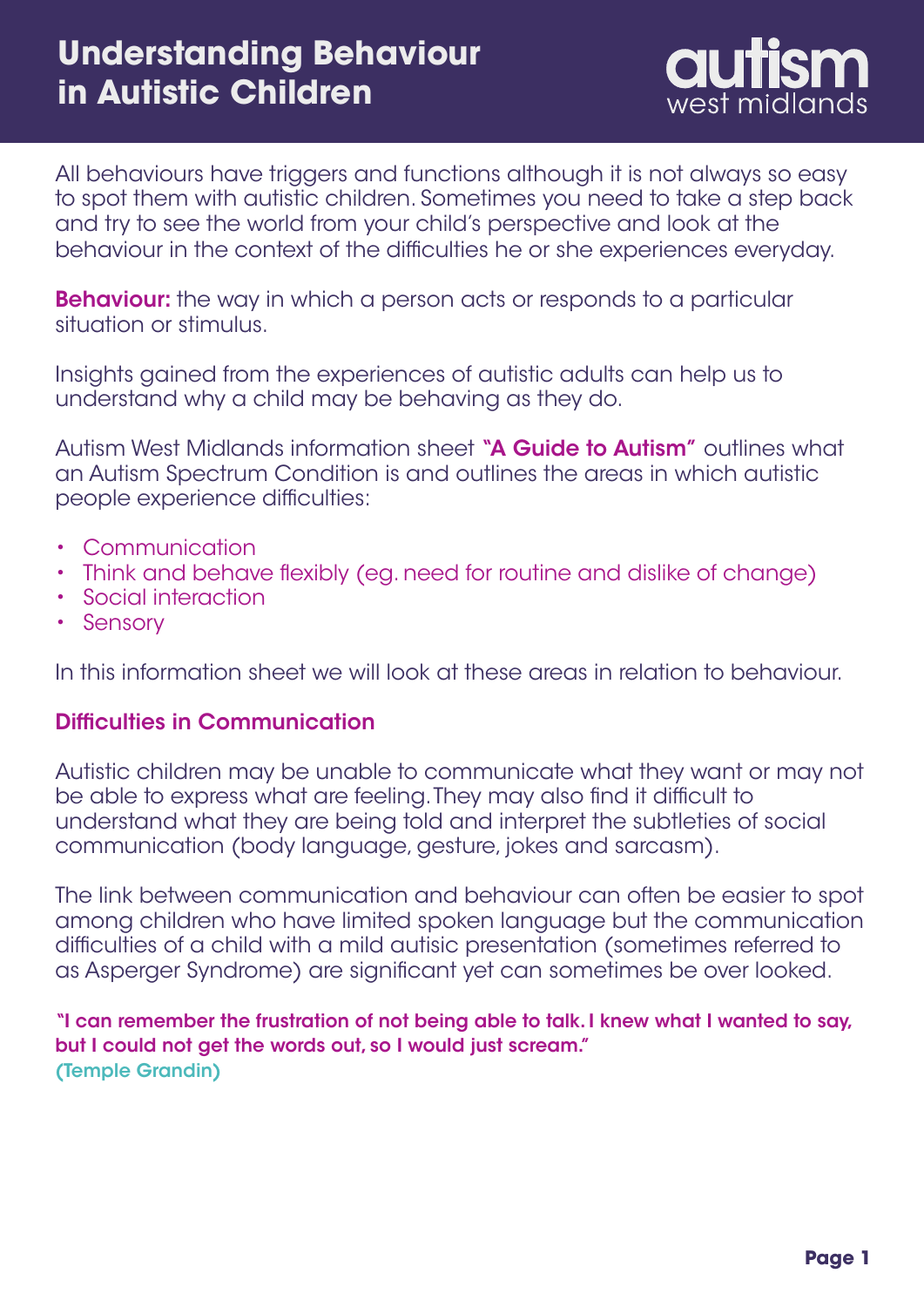

## Need for Routine/ Dislike of Change

Autistic children have difficulties in thinking and behaving flexibly which results in a need for routine and dislike of change.

Unfortunately they can't avoid facing changes in their every day lives; teachers are sometimes off sick, TV schedules may change and family plans may have to change. Dealing with change leads to high levels of anxiety which can be shown in behaviour.

"At school everything changes so often…going into a classroom to find that we have to join another class because the teacher is off, or move desks for no apparent reason, all add to the hassle of school" (Luke Jackson)

#### Social Interaction Difficulties

Social interaction is a complex task involving hidden social rules and interpreting and responding to the behaviour of others. It is difficult to plan and is not predictable. It is sometimes easier to avoid social situations and particular behaviours can achieve that effect.

"I am unable to 'read into' people's behaviour or read the intentions behind it and therefore not able to predict their actions. It comes across as very threatening and frightening most of the time" (Ros Blackburn)

"I am always being told off for standing too close to people and following them around all the time but it is very difficult to know when it is right to follow someone around and carry on talking and when the conversation has ended and I am leave to leave them alone." (Luke Jackson)

Sensory Difficulties

Many autistic children are over or under sensitive to sensory stimulus. Situations where there are loud noises, strong smells or where there is close contact, such as crowded places, can be very stressful for them.

Children who are already experiencing high levels of anxiety due to the other difficulties mentioned above will find it even harder to cope with sensory stimuli.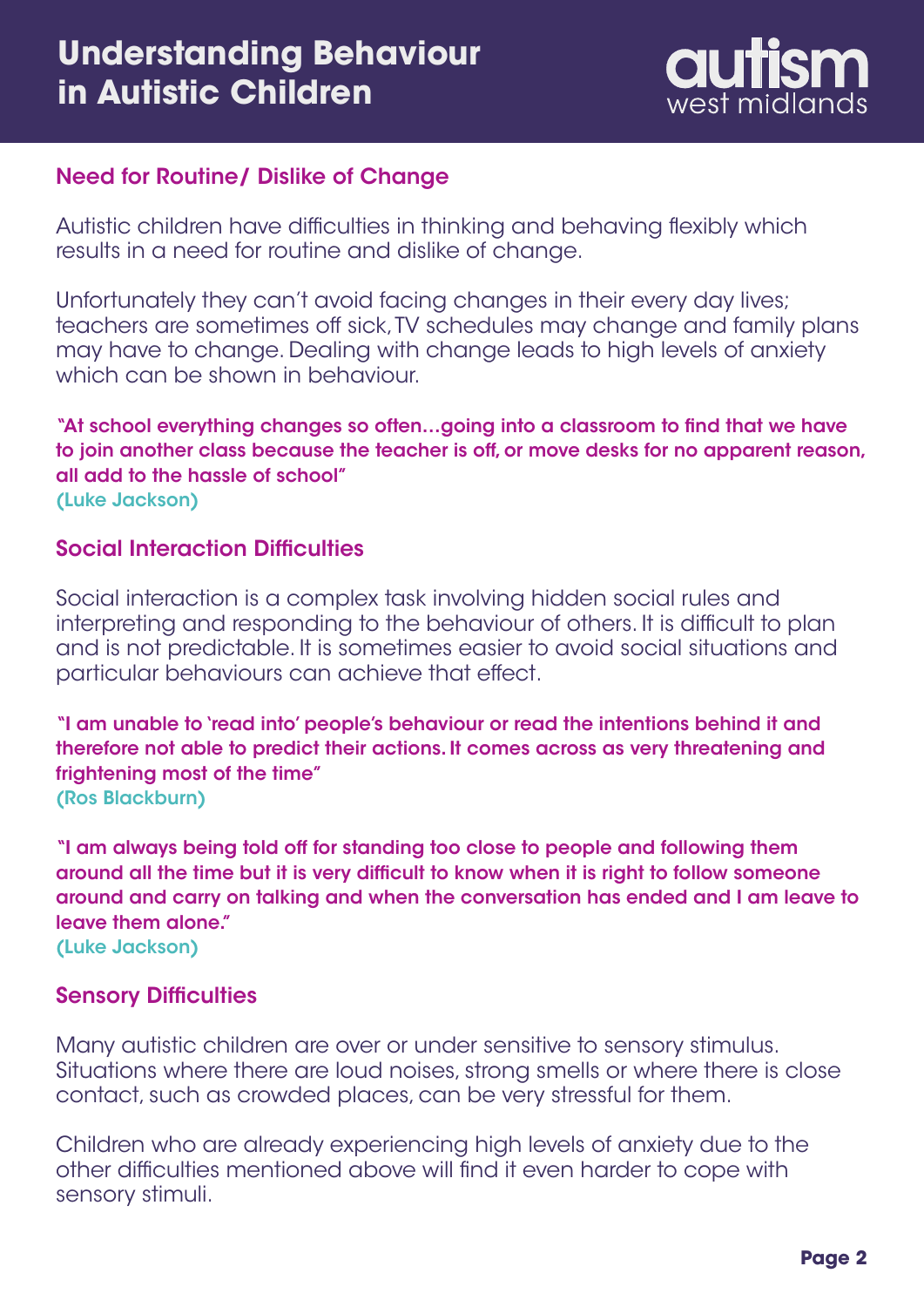# **Understanding Behaviour in Autistic Children**





## The Iceberg approach

If the difficult behaviours we see from an autistic child are seen as the tip of the iceberg then the difficulties mentioned above can been seen as the large area of the iceberg underneath the water that we cannot see.

Therefore tackling behaviours needs to be done in two ways:

Understanding the underlying causes of anxiety, minimising these where possible and helping your child cope with the stresses of every day life (the bottom of the iceberg).

Working with your child to target specific behaviours (the tip of the iceberg).

## The Bottom of the Iceberg

Providing structure to the day.

Autistic children benefit from predictability. This is sometimes why some children seem to cope better at school where there is a fixed timetable than they do at home where things are much more flexible. Knowing the answer to the following questions can help reduce stress and anxiety.

- 1 What will happen next
- 2 What I am expected to do
- 3 How long it will last

Verbal children may constantly ask these questions of their parent (this can be very tiring and lead to conflict) and non verbal children may be showing their need for predictability by their behaviour. Creating some structure to the day and communicating it to your child in a visual way can really help.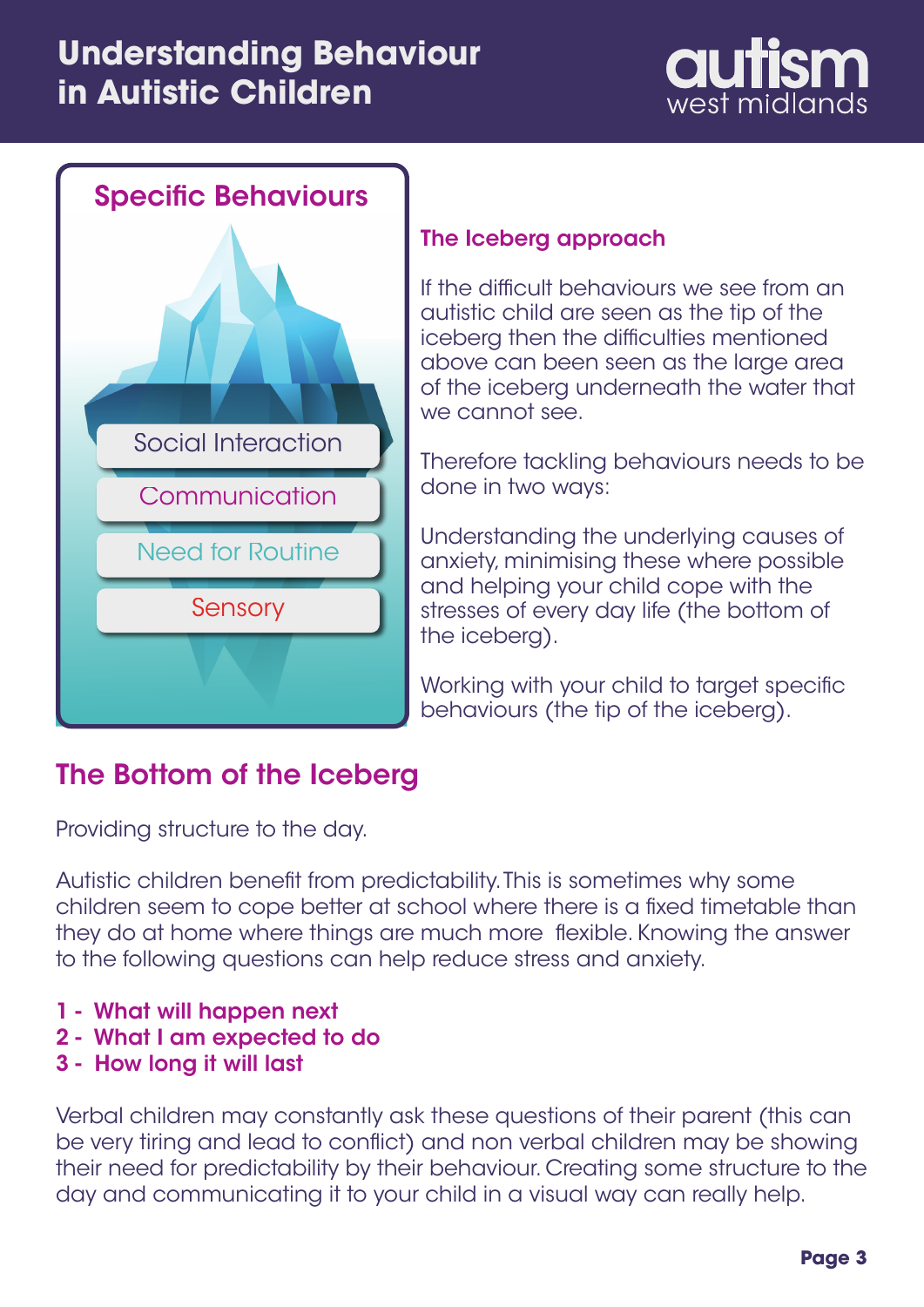

## Visual methods of communication

Most of us benefit from using visual methods of learning. Many of us rely on calendars, shopping lists and apps on mobile phones to get us through each day. Autistic children particularly benefit from visual methods which can help reduce stress from everyday difficulties with communication, social interaction and coping with change. The following are a few examples:

- Daily or weekly calendars to show forthcoming activities and events. **•**
- Picture sequence charts or checklists that show a task broken down into its parts **•** eg. a morning routine. This could use photos or clip art pictures or be a written check list.
- First and next charts younger children and those with a learning difficulty can be **•** reassured by a two step chart showing what we are doing now and what we are doing next.
- Countdowns to a particular event (birthday, holiday, weekend visit to **•** parent/relative), this could be by crossing off days on a calendar or by using an arrow that you move along a chart nearer towards a photo of the event/person.
- Social stories™ written for specific situations and read frequently. They are **•**simple descriptions of everyday social situations, written from a child's perspective, which help them prepare for changes in routine, or learn appropriate social interactions.

For more information visit: <http://www.thegraycenter.org/social-stories>

#### Photos, picture or words?

There is no wrong or right way to use visual resources but you will learn what works best for your child. Younger children and those with learning difficulties may need photos of the actual item (eg their cup or their bed), others will cope well with photos from the internet, clip art images or line drawings. Older children and teenagers sometimes reject picture charts as too babyish but do not presume this is the case; there are many teenagers who find pictures more useful than a simple checklist and may be more likely to use them if they are involved in creating them.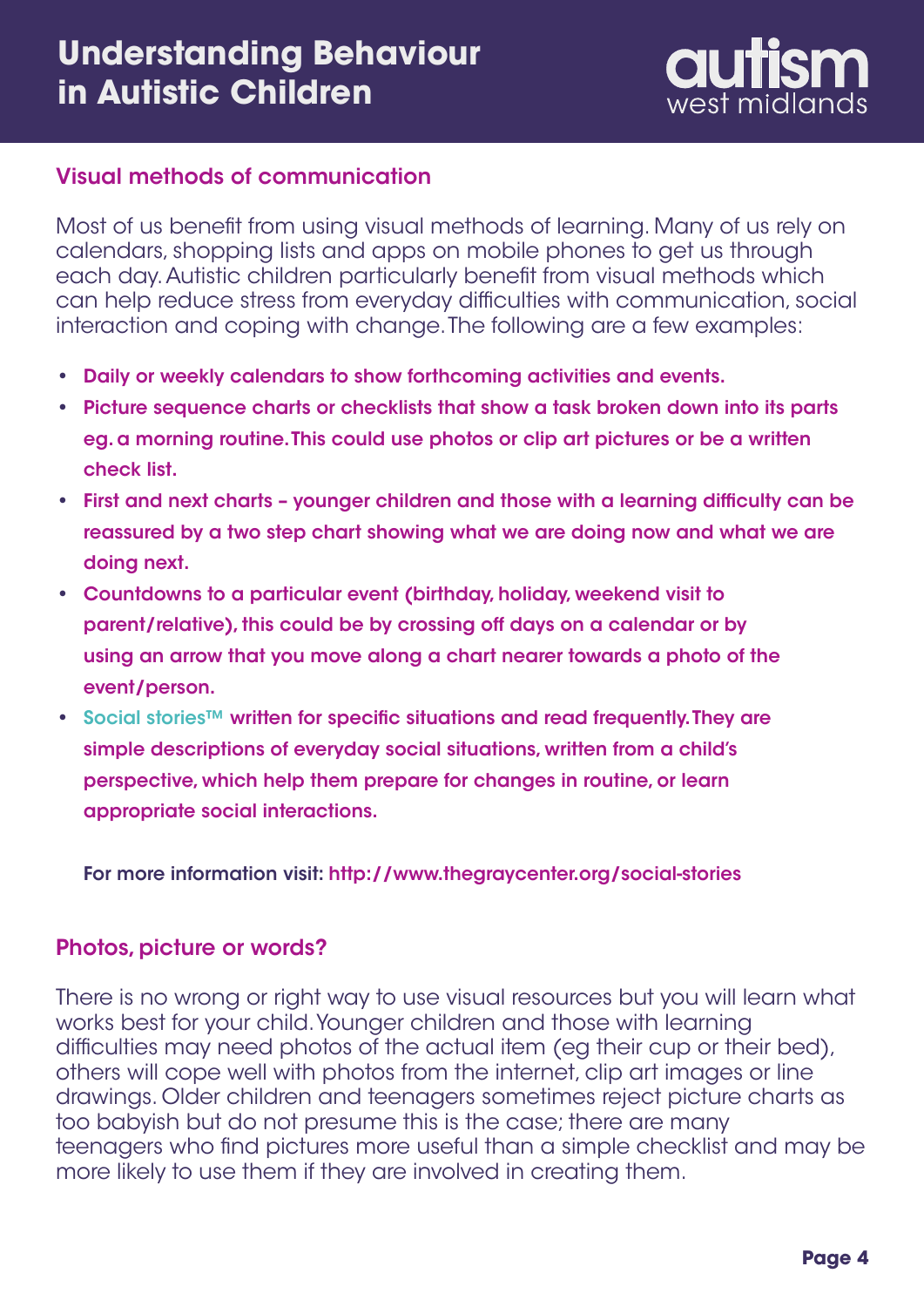## **Understanding Behaviour in Autistic Children**



### Preparing for change

It is not always possible to prepare your child for change, sometimes changes happen unexpectedly like the teacher being ill or the road being closed so a different route has to be taken to school. However there are many events that we can plan and prepare for and also potential changes that can be talked through with your child. Use the visual approaches listed above and incorporate some flexibility eg a question mark on your daily calendar instead of an activity to indicate we don't know yet.

### Keeping stress to a minimum

The following are some simple ideas that are often forgotten in the heat of the moment but can really help in preventing you and your child's anxiety levels from rising.

- When talking to your child, get their attention, use their name and get eye contact if **•** they are able
- Give one instruction at a time and use fewer words **•**
- Use the positive rather than the negative eg "walk please" rather than "don't run"
- Allow more time for processing, don't repeat a request too soon **•**
- Use distraction when you are heading towards conflict **•**
- Give positive feedback and praise **•**
- Ignore negative behaviours where ever possible
- Show your child that you understand and acknowledge their difficulties **•**
- Stay calm and use a calm voice if you can
- If your child is having a "meltdown" stop verbal communication, they can probably no longer process it.
- Choose a quiet time later when you have all calmed down to discuss inappropriate **•** and alternative behaviours, remembering to stay calm.
- Try not to take things personally, it's not your fault nor is your child **•**deliberately misbehaving to get at you.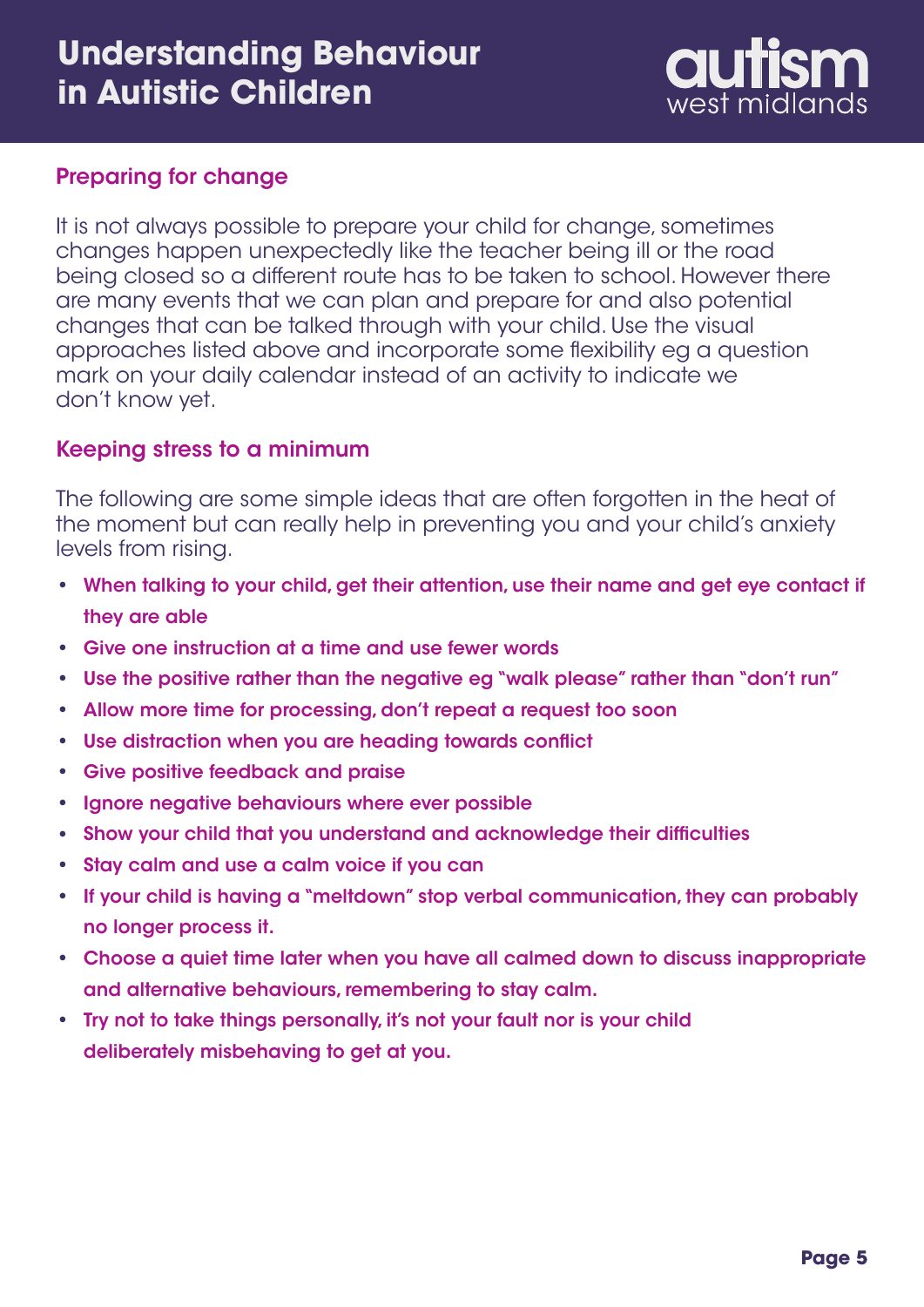

## The Tip of the Iceberg

## Changing behaviour

Before we think about changing behaviours we need to find out what is causing or triggering them. Remembering behaviour can be a form a communication.

## Keep a record

Keep a diary - sometimes a simple diary where you record instances throughout the day can help you identify a pattern.

Video - most mobile phones have video cameras and they can sometimes be useful with young children to share with others what is happening and get another perspective. With older children and teenagers it can help you to share with them, after the event, what happened and help them to think about causes and triggers. However be cautious about starting to video a child during a meltdown as it can sometimes escalate the situation and be counter productive.

ABC charts - An ABC Chart is another way of recording events and can help you analyse exactly what went on in each situation. ABC stands for Antecedent, Behaviour and Consequence.

| Date and time | Antecedent                                                                                                    | <b>Behaviour</b>                             | Consequence                                                                                                                                                 |
|---------------|---------------------------------------------------------------------------------------------------------------|----------------------------------------------|-------------------------------------------------------------------------------------------------------------------------------------------------------------|
|               | • what happened<br>before the<br>behaviour<br>ocurred<br>• where it<br>hapened<br>• what others were<br>doing | What the child<br>$\bullet$<br>did in detail | What happened next<br>How others responded<br>How did the behaviour<br>finish<br>Any changes in the<br>environment<br>How did the child feel<br>afterwards. |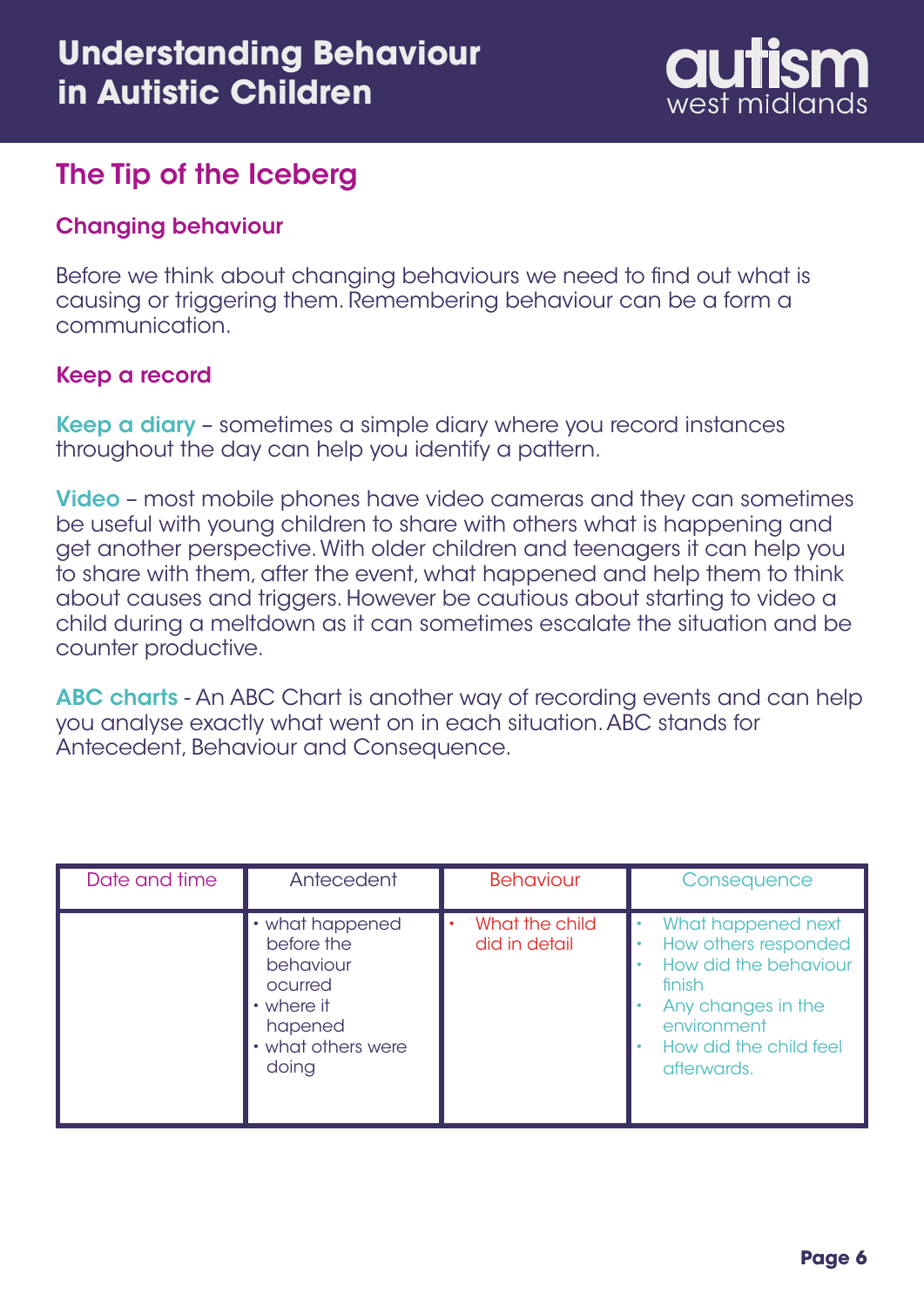

By recording in this way you may find clues to the function of different behaviours.

Some common functions include:

- **•** Social attention getting other peoples attention
- **•** To get something grabbing, snatching things
- **•** Escape or avoid something running away, biting
- **•** Sensory sniffing things, banging things

There may not be an obvious trigger in all cases but it will help you decide what your next step will be.

Prioritise which behaviour to tackle and be realistic; you cannot change everything at once. There may be some behaviours that you decide aren't really a problem, perhaps they annoy or upset you but are not really a problem for your child. Then from the list of other behaviours decide what you want to change first, this may not be the most extreme behaviour but the one with which that you think you have most chance of success.

Is it the right time to change things? Be wary of trying to change things at times when your child is already coping with lots of change eg. moving schools, when there have been changes in the family or unsettling times of the year are approaching such as Christmas or birthdays.

Can you change the environment? Is a practical solution the answer? If difficult behaviour always occurs when you are in the supermarket then shopping when your child is at school or using the internet may be good solution. You can then move down your list and tackle a different behaviour. Similarly it may be easier for the moment to put a lock on the fridge or kitchen door rather than try and get your child to stop raiding it for food at night. It doesn't mean that you will always have to shop without your child or always have a lock on the fridge but it may be easier to tackle this another time and there is always a chance the behaviour may pass of its own accord.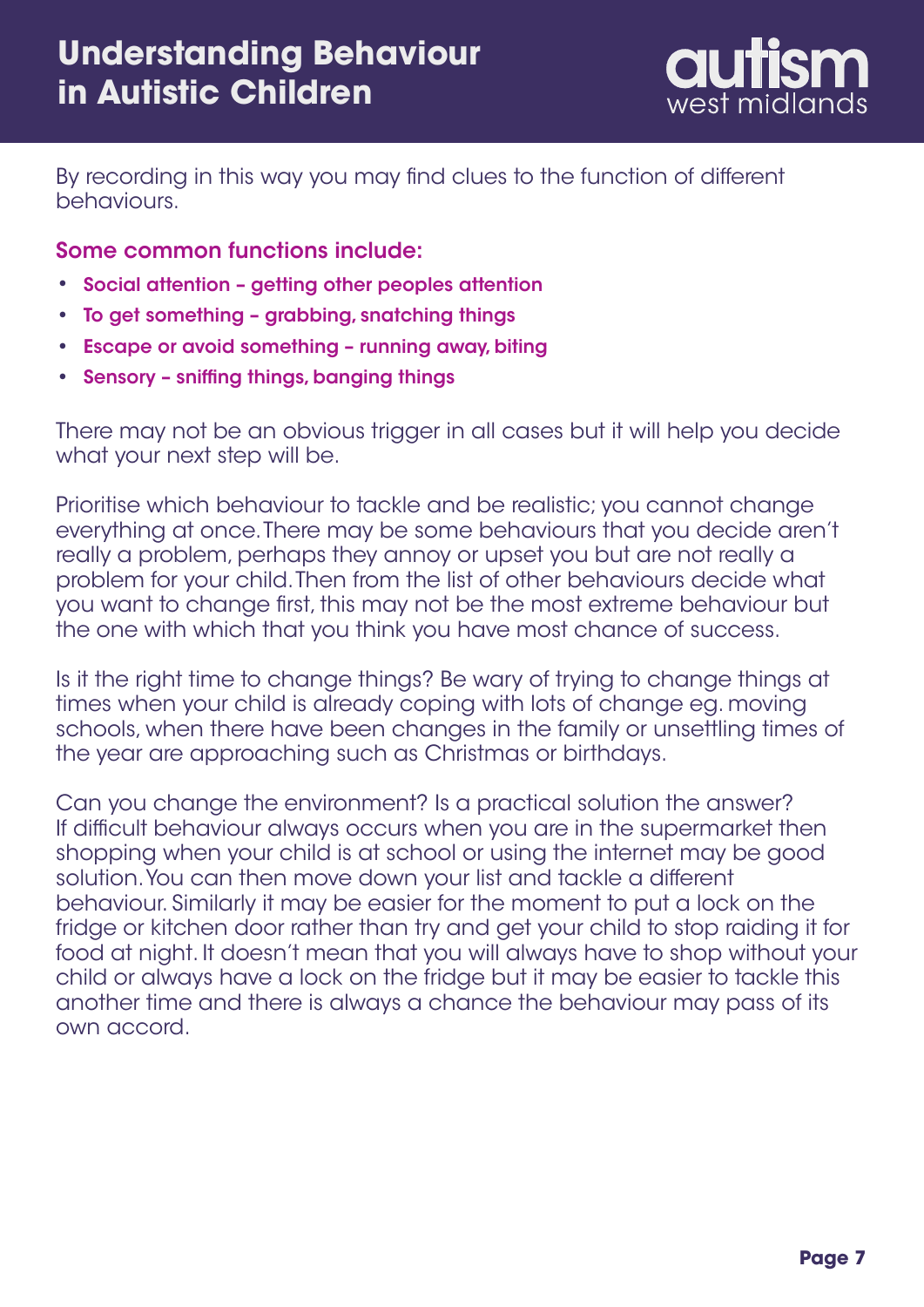

Is your reaction or the reaction of others around your child making the behaviour worse? Try changing your behaviour and see what happens. Autistic children love predictability so we sometimes get trapped in patterns of difficult behaviour because a child knows that it they behave in a certain way they get a certain reaction. However make sure you tell all those who are involved in caring for your child what you are planning to do and try to get everyone to behave in a consistent way.

**Caution** – once you change something it is likely that the behaviour will get worse to start with. Your child will seek the reassurance of the familiar so will try harder to make sure you go back to behaving the way you did before. It may take some weeks of their behaviour getting worse before they realise you mean it, if you give in during this time they will have learnt that they just have to keep behaving in this way to get what they want and next time they will keep going for longer and the behaviour may be more extreme.

#### Using rewards to change behaviour

Most parents have used reward charts with their children, however with autistic children traditional reward systems may need some adjustments to ensure they work.

- Make sure the target is specific and achievable. **•** Sit at the table at mealtimes  $\checkmark$ Be a good boy X
- Encourage positives rather than the negatives. **•** Let's try one more time  $\sqrt{ }$ Don't swear at Mummy X
- Give a token/sticker each time the target is met and never take away the token **•** previously earned if negative behaviour is displayed later. The aim is to reward positive behaviour and ignore negative.
- When enough tokens are earned the child gets the reward. Make sure the **•** number of tokens needed before the reward is received is realistic. For a young child it might be a little as three.
- Make sure the reward is something the child wants, try to avoid rewarding with **•**money or new toys but use things that are important to your child and will motivate him/her. Rewards could be...
	- Watching a favourite DVD or choosing a DVD to watch with the family
	- Extra time on the PlayStation, Xbox, computer
	- A trip out to a favourite place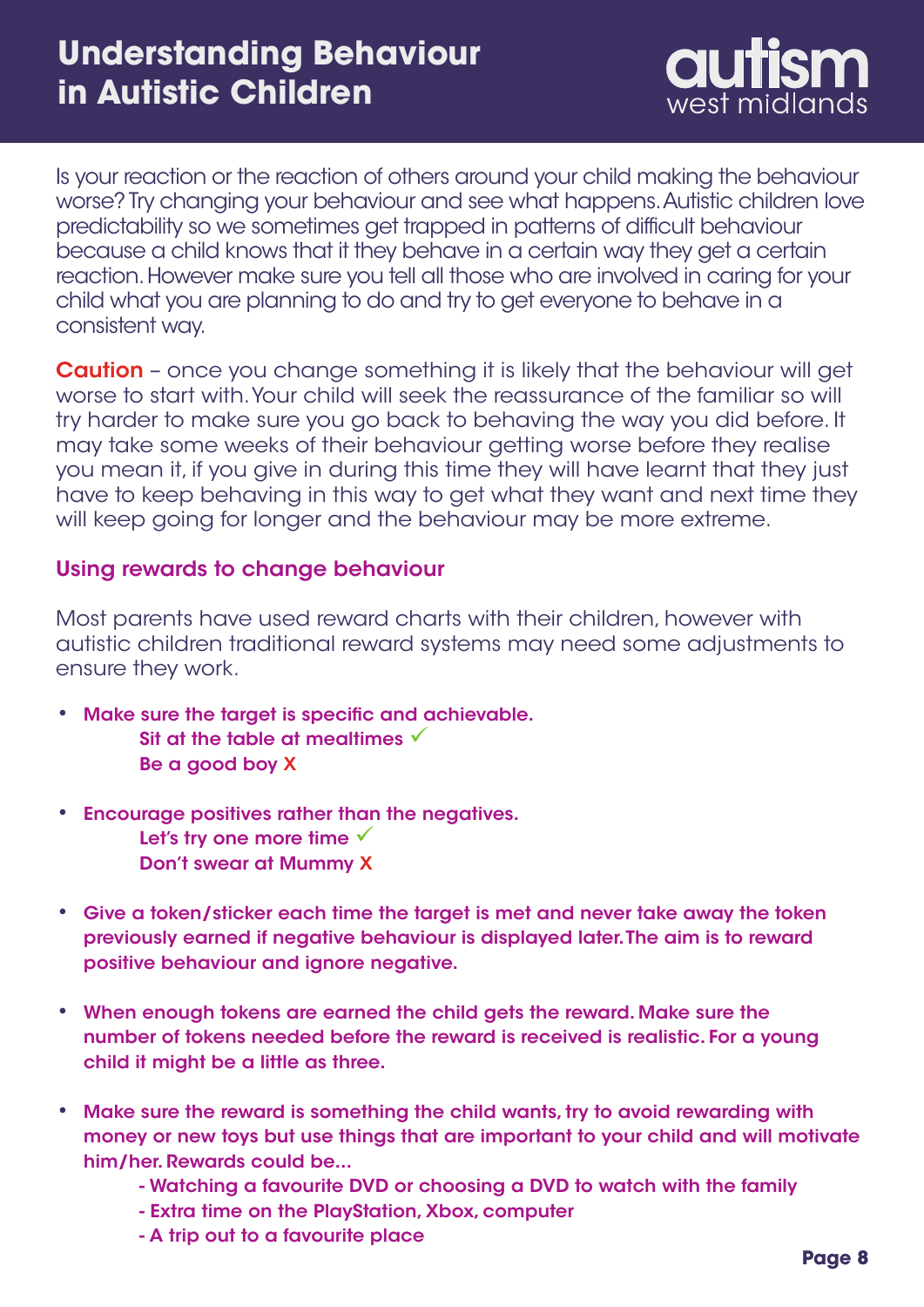## **Understanding Behaviour in Autistic Children**



### Anger and aggression

At the start of this information sheet we talked about the difficulties autistic children experience on a daily basis and how this means children live with high levels of stress and anxiety. Parents sometimes compare it to a bottle of pop that gets shaken up throughout the day as the child copes with daily challenges and then finally the bottle will explode. Anger and aggressive outbursts are all too common in autistic children but there are ways in which parents can help.

Firstly try the "bottom of the iceberg" ideas to limit the stresses your child copes with each day.

Secondly have a "meltdown plan" so that you know how you (and those around you) are going to respond when an outburst happens; ensuring you stay as calm as possible and making sure you, your child and any other children remain safe. Thirdly work with your child when they are calm and responsive on strategies to help them control their emotions.

There are a number of strategies that can help children and young people to control their emotions, using ways of working that we know autistic children respond well to; structure and visuals.

#### Traffic lights

The simplest strategy which works well with young children is the traffic light approach.

Make a small card with a picture of traffic lights (red, amber, green). You can draw one or download an image from the internet.

Talk to your child about how they will use the colours to indicate how stressed they are eg.

**RED** – I'm really stressed/angry

**AMBER** – I'm getting stressed/angry

**GREEN** – I'm ok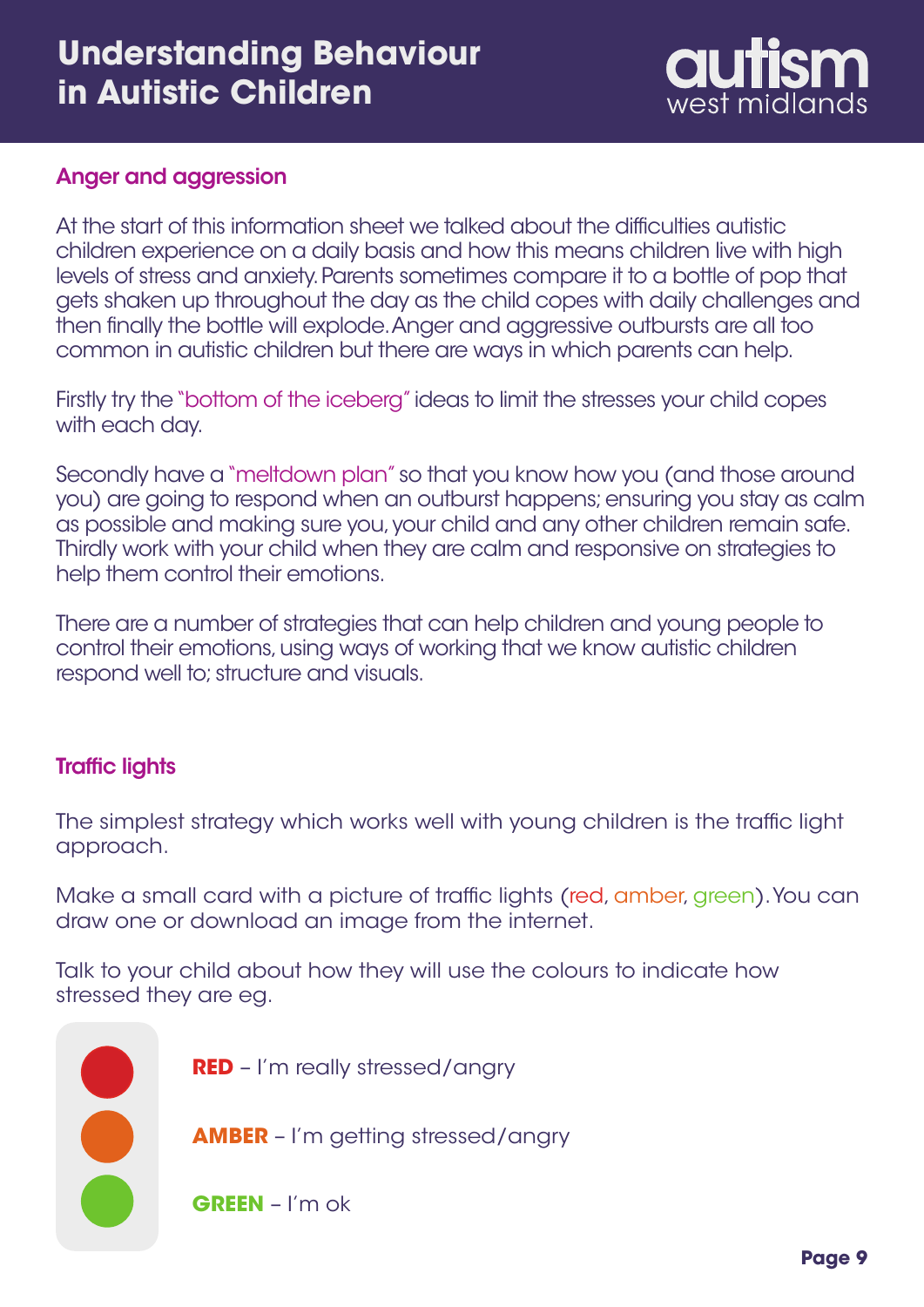Encourage your child to use the card to tell you how they are feeling at different times throughout the day. When your child uses the traffic light card praise him/her and then help him/her to get stress levels down by one of the following:

- Removing from the stressful situation **•**
- Distraction with a special toy/special interest **•**
- Relaxation techniques that you know work with your child (deep breathing, massage etc) **•**

## 5 point scales

The 5 point scale works on the same principle but with 5 stages. It helps children break down their stress levels further and over time helps them to regulate their emotions. It is a simple idea that works well with autistic children. It can be used for any behaviour and more information can be found at:



west midlands

#### <http://www.5pointscale.com/index.htm>

- Use a 1-5 scale grid (examples and downloads can be found on the 5 point scale **•** website) to work with your child to rate their feelings of stress. Try and get them to think about how they feel at each 1-5 level. Your child will probably find this difficult at first so they will need your support – do they get hot? does their heart beat faster? how do they behave? do they start to argue? do they shout?
- Some children may like to draw pictures for each level, those who like role play can model facial expressions for you to take photos or they may identify cartoon characters or animals for each level.
- Once you have recorded how he/she looks/feels at the each level you can then talk **•** about strategies to bring the levels down, explaining that 'thinking about a favourite toy' might work for level 3 (stressed) but it won't work for level 5 (lost control).
- When you have your scale chart make lots of copies and use it regularly. Encourage **•** your child to tell you what level they are feeling at different points of the day and encourage them to use the strategy you have both identified for that level.
- A set of small individual 1-5 cards can be helpful so your child can show you a card when they are not able to tell you how they feel. **•**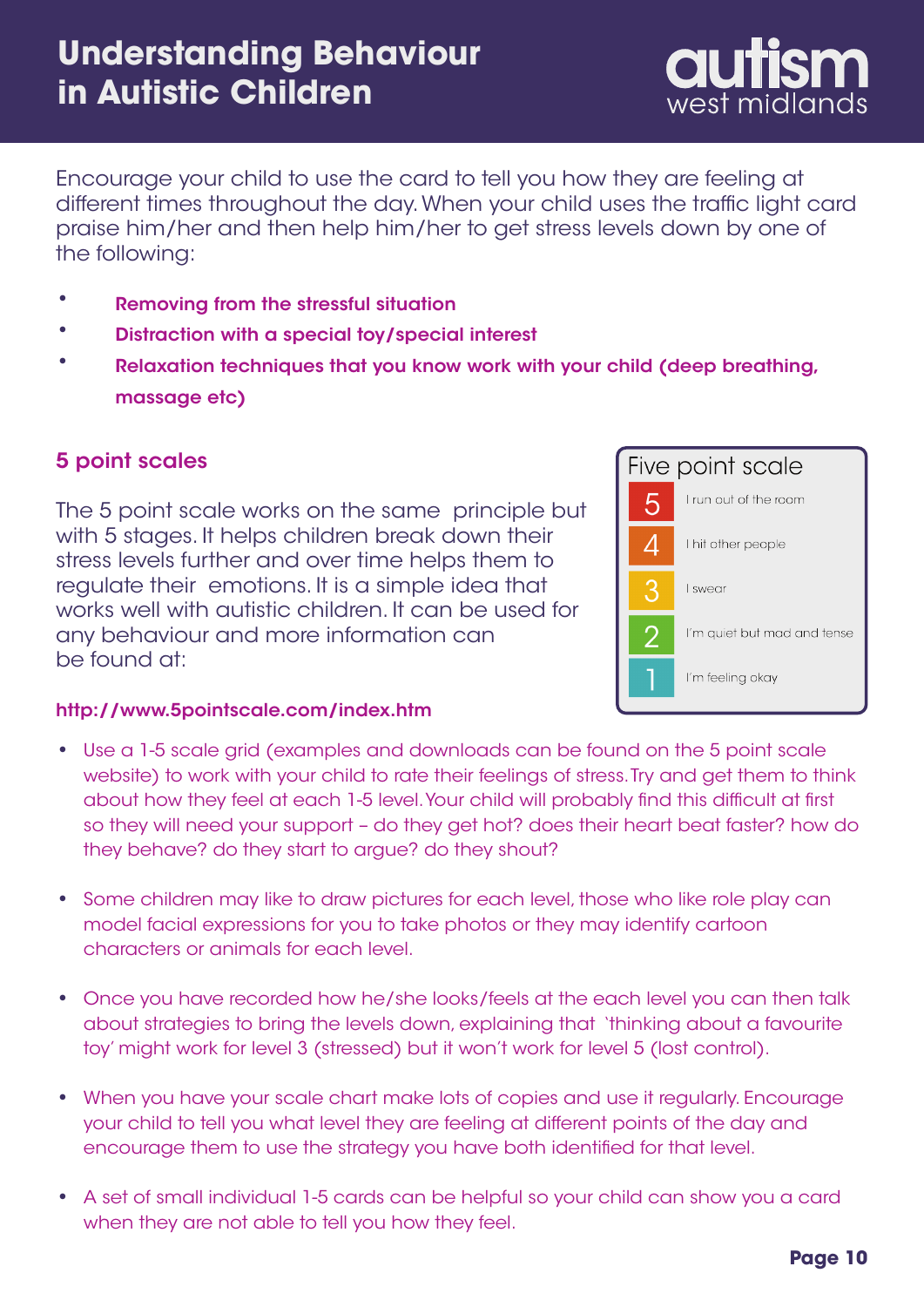

### Emotional tool box

A further development of the same principle is Dr Tony Attwood's Emotional Tool Box. He identifies a whole range of tool that we use to help regulate our emotions:

- Physical Activity Tools **•**
- Relaxation Tools **•**
- Social Tools **•**
- Solitude **•**
- Thoughts and Perspectives **•**
- Special Interests **•**
- Sensory Tools

These all form part of our Emotional Tool Box. Identify one or two tools for your child in the above categories (e.g. trampolining might be one of their physical tools) and display visually; a chart with pictures or even a small box that represents a tool box with pictures or objects in it that represent each tool. Work with your child to produce an emotional thermometer, similar to the 5 point scale idea above but using a scale that is right for your child 1-5, 1-10. Linked to the points on the thermometer are what tools they could use from their emotional tool box.

If you are interested in finding out more about Tony Attwood and the Emotional Tool Box you will find notes from many of his conference talks posted on the internet.

Traffic lights, The 5 point Scale and Emotional Tool Box all work on the same principle:

- Break down the concept/behaviour **•**
- Display visually **•**
- Practice regularly **•**

Your choice of method will depend on your child's age and level of understanding.